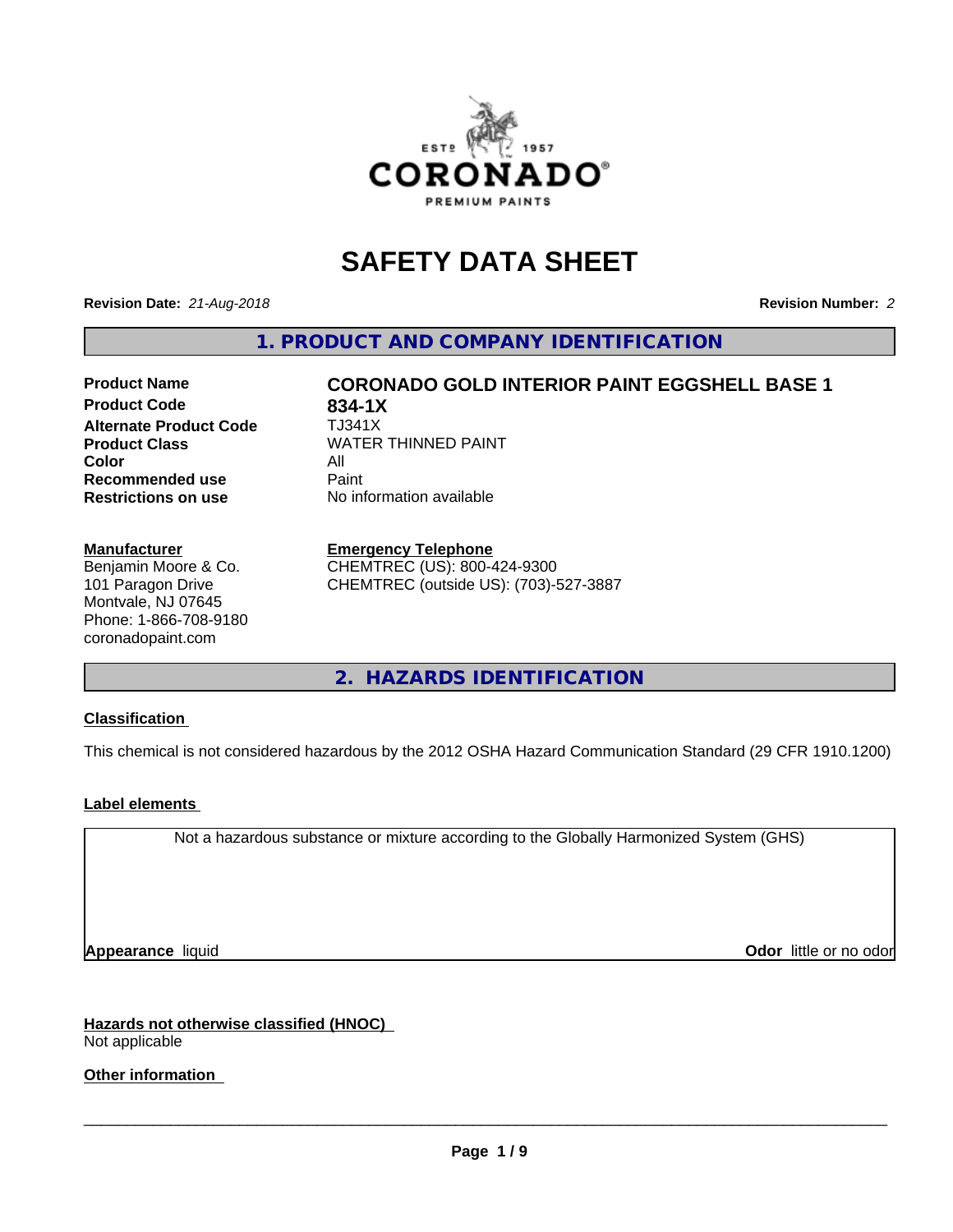No information available

## **3. COMPOSITION INFORMATION ON COMPONENTS**

\_\_\_\_\_\_\_\_\_\_\_\_\_\_\_\_\_\_\_\_\_\_\_\_\_\_\_\_\_\_\_\_\_\_\_\_\_\_\_\_\_\_\_\_\_\_\_\_\_\_\_\_\_\_\_\_\_\_\_\_\_\_\_\_\_\_\_\_\_\_\_\_\_\_\_\_\_\_\_\_\_\_\_\_\_\_\_\_\_\_\_\_\_

| $\sim$<br>Chemical<br>name        | $\sim$ 11<br>NO.<br>. И<br>טאט                                | .<br>- 70 |
|-----------------------------------|---------------------------------------------------------------|-----------|
| ÷.<br><br>⊺ıtan<br>um.<br>dioxide | --<br>$\sim$<br>$\sqrt{2}$<br>$\overline{\phantom{a}}$<br>341 | --<br>∼   |
| $\sim$<br>amorphous<br>Silica,    | - 86-9، ر<br>7631-<br>ັບບ                                     |           |

|                                                  | 4. FIRST AID MEASURES                                                                                    |
|--------------------------------------------------|----------------------------------------------------------------------------------------------------------|
| <b>General Advice</b>                            | No hazards which require special first aid measures.                                                     |
| <b>Eye Contact</b>                               | Rinse thoroughly with plenty of water for at least 15 minutes and consult a<br>physician.                |
| <b>Skin Contact</b>                              | Wash off immediately with soap and plenty of water while removing all<br>contaminated clothes and shoes. |
| <b>Inhalation</b>                                | Move to fresh air. If symptoms persist, call a physician.                                                |
| Ingestion                                        | Clean mouth with water and afterwards drink plenty of water. Consult a physician<br>if necessary.        |
| <b>Most Important</b><br><b>Symptoms/Effects</b> | None known.                                                                                              |
| <b>Notes To Physician</b>                        | Treat symptomatically.                                                                                   |
|                                                  |                                                                                                          |

**5. FIRE-FIGHTING MEASURES**

| <b>Suitable Extinguishing Media</b>                                              | Use extinguishing measures that are appropriate to local<br>circumstances and the surrounding environment.                                   |
|----------------------------------------------------------------------------------|----------------------------------------------------------------------------------------------------------------------------------------------|
| <b>Protective Equipment And Precautions For</b><br><b>Firefighters</b>           | As in any fire, wear self-contained breathing apparatus<br>pressure-demand, MSHA/NIOSH (approved or equivalent)<br>and full protective gear. |
| <b>Specific Hazards Arising From The Chemical</b>                                | Closed containers may rupture if exposed to fire or<br>extreme heat.                                                                         |
| <b>Sensitivity To Mechanical Impact</b>                                          | No.                                                                                                                                          |
| <b>Sensitivity To Static Discharge</b>                                           | No.                                                                                                                                          |
| <b>Flash Point Data</b><br>Flash Point (°F)<br>Flash Point (°C)<br><b>Method</b> | Not applicable<br>Not applicable<br>Not applicable                                                                                           |
| <b>Flammability Limits In Air</b>                                                |                                                                                                                                              |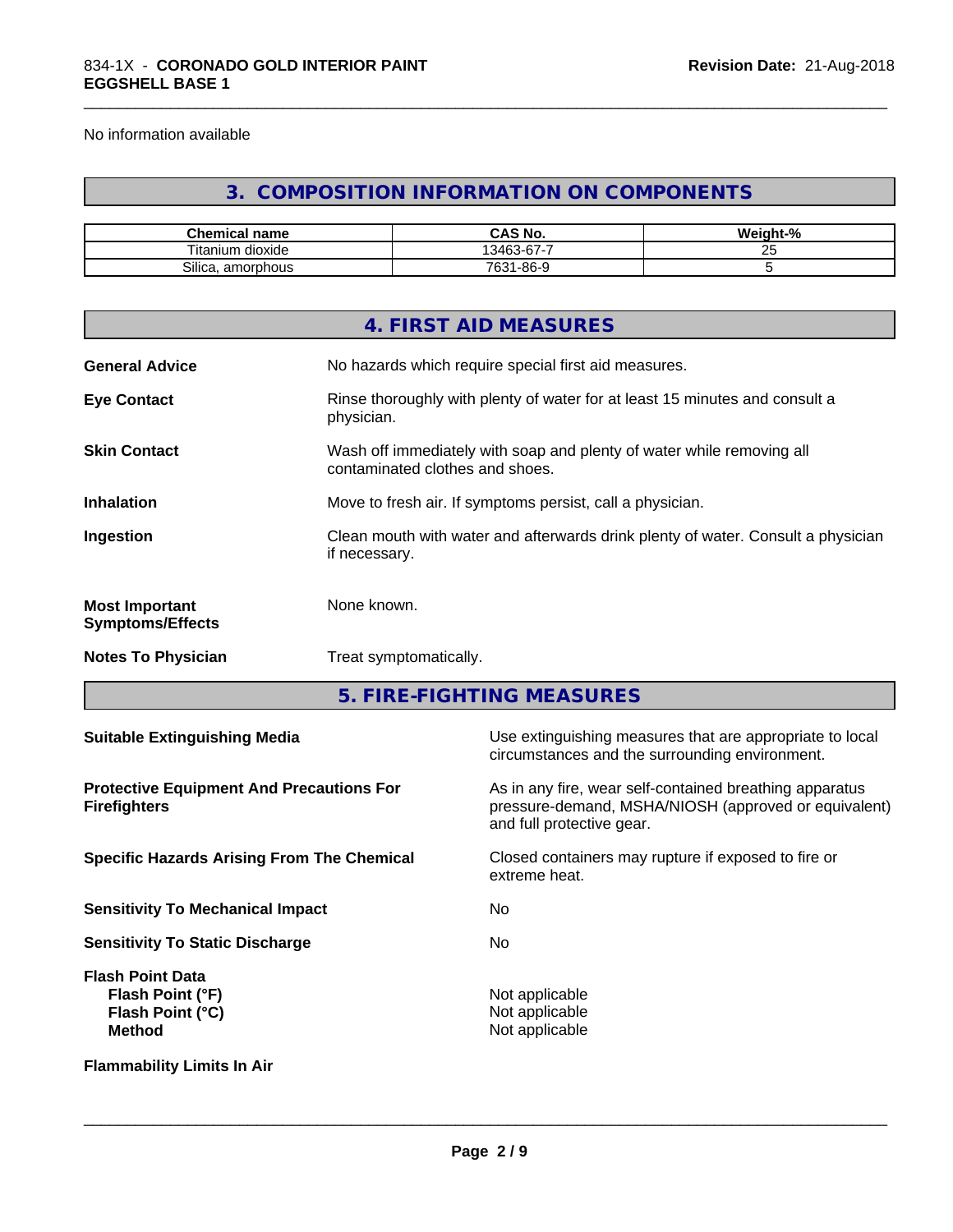### **Lower flammability limit:**<br> **Upper flammability limit:**<br>
Upper flammability limit:<br>
Not applicable **Upper flammability limit:**

\_\_\_\_\_\_\_\_\_\_\_\_\_\_\_\_\_\_\_\_\_\_\_\_\_\_\_\_\_\_\_\_\_\_\_\_\_\_\_\_\_\_\_\_\_\_\_\_\_\_\_\_\_\_\_\_\_\_\_\_\_\_\_\_\_\_\_\_\_\_\_\_\_\_\_\_\_\_\_\_\_\_\_\_\_\_\_\_\_\_\_\_\_

| NFPA<br><b>Flammability: 0</b><br><b>Special: Not Applicable</b><br><b>Instability: 0</b><br>Health: |
|------------------------------------------------------------------------------------------------------|
|------------------------------------------------------------------------------------------------------|

### **NFPA Legend**

- 0 Not Hazardous
- 1 Slightly
- 2 Moderate
- 3 High
- 4 Severe

*The ratings assigned are only suggested ratings, the contractor/employer has ultimate responsibilities for NFPA ratings where this system is used.*

*Additional information regarding the NFPA rating system is available from the National Fire Protection Agency (NFPA) at www.nfpa.org.*

### **6. ACCIDENTAL RELEASE MEASURES**

| <b>Personal Precautions</b>      | Avoid contact with skin, eyes and clothing. Ensure adequate ventilation.                                                                                                         |
|----------------------------------|----------------------------------------------------------------------------------------------------------------------------------------------------------------------------------|
| <b>Other Information</b>         | Prevent further leakage or spillage if safe to do so.                                                                                                                            |
| <b>Environmental precautions</b> | See Section 12 for additional Ecological Information.                                                                                                                            |
| <b>Methods for Cleaning Up</b>   | Soak up with inert absorbent material. Sweep up and shovel into suitable<br>containers for disposal.                                                                             |
|                                  | 7. HANDLING AND STORAGE                                                                                                                                                          |
| <b>Handling</b>                  | Avoid contact with skin, eyes and clothing. Avoid breathing vapors, spray mists or<br>sanding dust. In case of insufficient ventilation, wear suitable respiratory<br>equipment. |
| <b>Storage</b>                   | Keep container tightly closed. Keep out of the reach of children.                                                                                                                |
| <b>Incompatible Materials</b>    | No information available                                                                                                                                                         |

### **8. EXPOSURE CONTROLS/PERSONAL PROTECTION**

### **Exposure Limits**

| <b>Chemical name</b>   | <b>ACGIH TLV</b>                    | <b>OSHA PEL</b>                   |
|------------------------|-------------------------------------|-----------------------------------|
| Titanium dioxide       | <b>TWA</b><br>$.0 \text{ mg/m}^3$ - | <b>TWA</b><br>ം mg/m <sup>3</sup> |
| Silica,<br>, amorphous | N/E                                 | TWA<br>20 mppcf                   |

### **Legend**

ACGIH - American Conference of Governmental Industrial Hygienists Exposure Limits OSHA - Occupational Safety & Health Administration Exposure Limits N/E - Not Established

**Engineering Measures** Ensure adequate ventilation, especially in confined areas.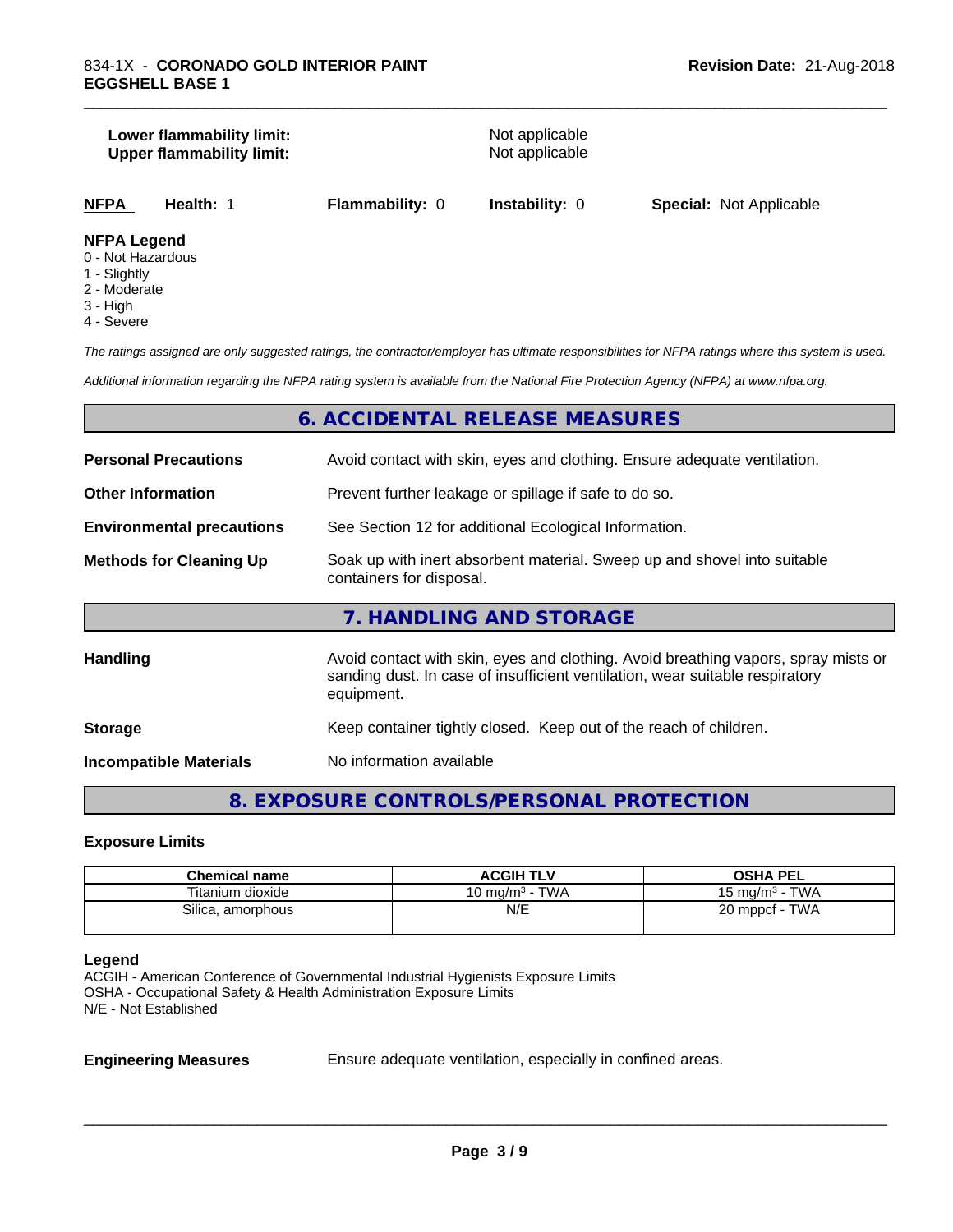### **Personal Protective Equipment**<br> **Eve/Face Protection Eye/Face Protection** Safety glasses with side-shields.<br> **Skin Protection** Protective gloves and impervious Protective gloves and impervious clothing. **Respiratory Protection** In case of insufficient ventilation wear suitable respiratory equipment. **Hygiene Measures** Avoid contact with skin, eyes and clothing. Remove and wash contaminated

### **9. PHYSICAL AND CHEMICAL PROPERTIES**

clothing before re-use. Wash thoroughly after handling.

**Appearance** liquid **Odor**<br> **Odor Threshold**<br> **Odor Threshold**<br> **CODOR**<br> **CODOR**<br> **CODOR**<br> **CODOR**<br> **CODOR**<br> **CODOR**<br> **CODOR**<br> **CODOR**<br> **CODOR**<br> **CODOR Density (Ibs/gal)** 10.6 - 11.0 **Specific Gravity** 1.27 - 1.32 **pH pH**  $\blacksquare$ **Viscosity (cps)** No information available **Solubility(ies)** No information available **Water solubility** No information available **Evaporation Rate No information available No information available Vapor pressure @20 °C (kPa)** No information available **Vapor density No information available No information available Wt. % Solids** 45 - 55 **Vol. % Solids** 30 - 40 **Wt. % Volatiles** 45 - 55 **Vol. % Volatiles** 60 - 70 **VOC Regulatory Limit (g/L)** < 50 **Boiling Point (°F)** 212 **Boiling Point (°C)** 100 **Freezing Point (°F)** 32 **Freezing Point (°C)** 0 **Flash Point (°F)**<br> **Flash Point (°C)**<br> **Flash Point (°C)**<br> **Point (°C)**<br> **Point (°C)**<br> **Point (°C)**<br> **Point (°C)**<br> **Point (°C) Flash Point (°C) Method** Not applicable Not applicable **Flammability (solid, gas)** Not applicable **Upper flammability limit:** Not applicable **Lower flammability limit:** Not applicable **Autoignition Temperature (°F)** No information available **Autoignition Temperature (°C)** No information available **Decomposition Temperature (°F)**<br> **Decomposition Temperature (°C)** No information available **Decomposition Temperature (°C) Partition coefficient Contract Community No information available** 

# **No information available**

\_\_\_\_\_\_\_\_\_\_\_\_\_\_\_\_\_\_\_\_\_\_\_\_\_\_\_\_\_\_\_\_\_\_\_\_\_\_\_\_\_\_\_\_\_\_\_\_\_\_\_\_\_\_\_\_\_\_\_\_\_\_\_\_\_\_\_\_\_\_\_\_\_\_\_\_\_\_\_\_\_\_\_\_\_\_\_\_\_\_\_\_\_

### **10. STABILITY AND REACTIVITY**

| <b>Reactivity</b>             | Not Applicable                           |
|-------------------------------|------------------------------------------|
| <b>Chemical Stability</b>     | Stable under normal conditions.          |
| <b>Conditions to avoid</b>    | Prevent from freezing.                   |
| <b>Incompatible Materials</b> | No materials to be especially mentioned. |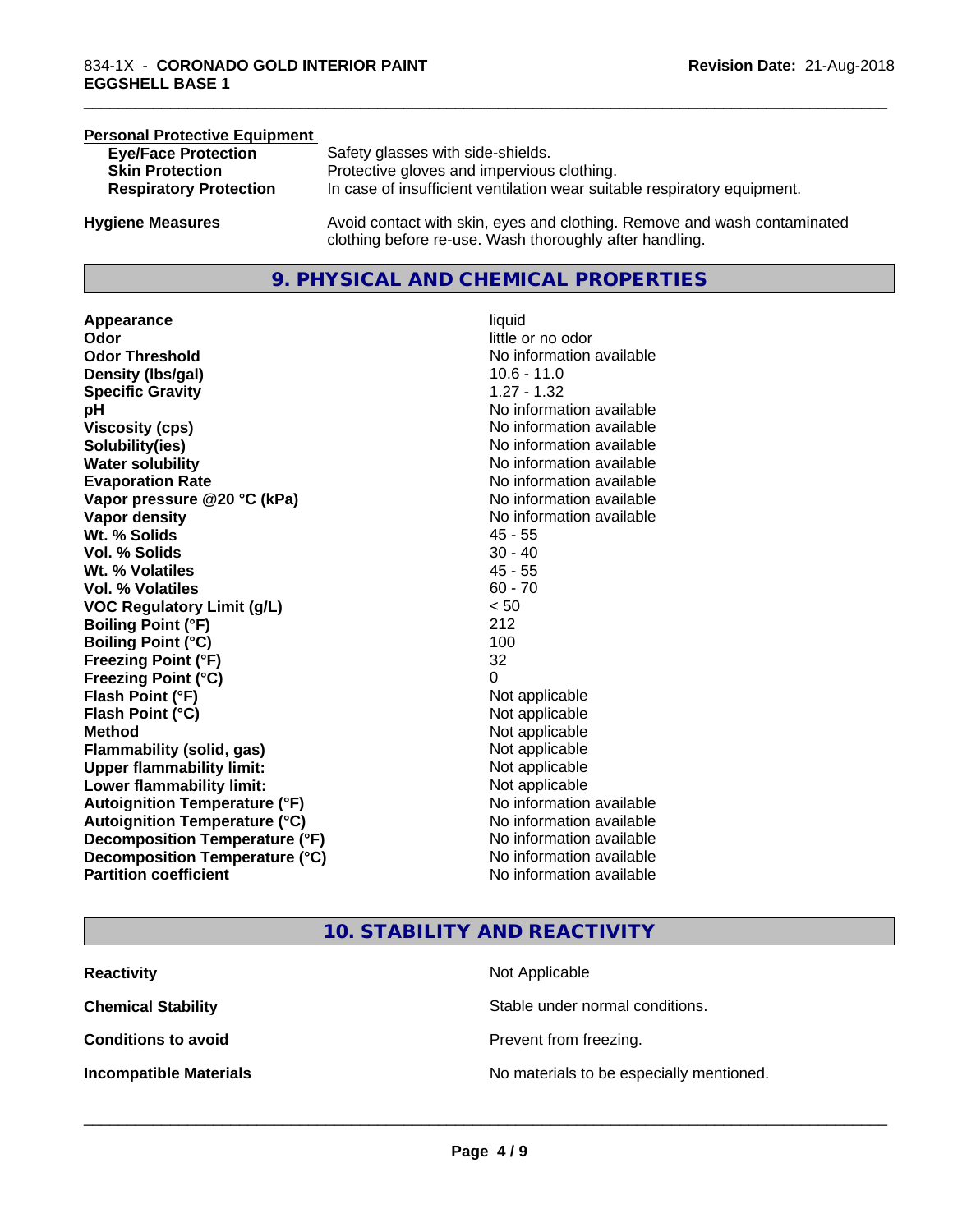| <b>Hazardous Decomposition Products</b>  | None under normal use.                                                                                          |
|------------------------------------------|-----------------------------------------------------------------------------------------------------------------|
| Possibility of hazardous reactions       | None under normal conditions of use.                                                                            |
|                                          | 11. TOXICOLOGICAL INFORMATION                                                                                   |
| <b>Product Information</b>               |                                                                                                                 |
| Information on likely routes of exposure |                                                                                                                 |
| <b>Principal Routes of Exposure</b>      | Eye contact, skin contact and inhalation.                                                                       |
| <b>Acute Toxicity</b>                    |                                                                                                                 |
| <b>Product Information</b>               | No information available                                                                                        |
|                                          | Symptoms related to the physical, chemical and toxicological characteristics                                    |
| <b>Symptoms</b>                          | No information available                                                                                        |
|                                          | Delayed and immediate effects as well as chronic effects from short and long-term exposure                      |
| Eye contact                              | May cause slight irritation.                                                                                    |
| <b>Skin contact</b>                      | Substance may cause slight skin irritation. Prolonged or repeated contact may dry<br>skin and cause irritation. |
| <b>Inhalation</b>                        | May cause irritation of respiratory tract.                                                                      |
| Ingestion                                | Ingestion may cause gastrointestinal irritation, nausea, vomiting and diarrhea.                                 |
| <b>Sensitization</b>                     | No information available                                                                                        |
| <b>Neurological Effects</b>              | No information available.                                                                                       |
| <b>Mutagenic Effects</b>                 | No information available.                                                                                       |
| <b>Reproductive Effects</b>              | No information available.                                                                                       |
| <b>Developmental Effects</b>             | No information available.                                                                                       |
| <b>Target organ effects</b>              | No information available.                                                                                       |
| <b>STOT - single exposure</b>            | No information available.                                                                                       |
| <b>STOT - repeated exposure</b>          | No information available.                                                                                       |
| Other adverse effects                    | No information available.                                                                                       |
| <b>Aspiration Hazard</b>                 | No information available                                                                                        |
| <b>Numerical measures of toxicity</b>    |                                                                                                                 |
|                                          | The following values are calculated based on chapter 3.1 of the GHS document                                    |
| <b>ATEmix (oral)</b>                     | 19348 mg/kg                                                                                                     |
| <b>ATEmix (dermal)</b>                   | 133746                                                                                                          |

### **Component Information**

Titanium dioxide LD50 Oral: > 10000 mg/kg (Rat) Silica, amorphous LD50 Oral: > 5000 mg/kg (Rat) LD50 Dermal: 2,000 mg/kg (Rabbit) LC50 Inhalation (Dust): > 2 mg/L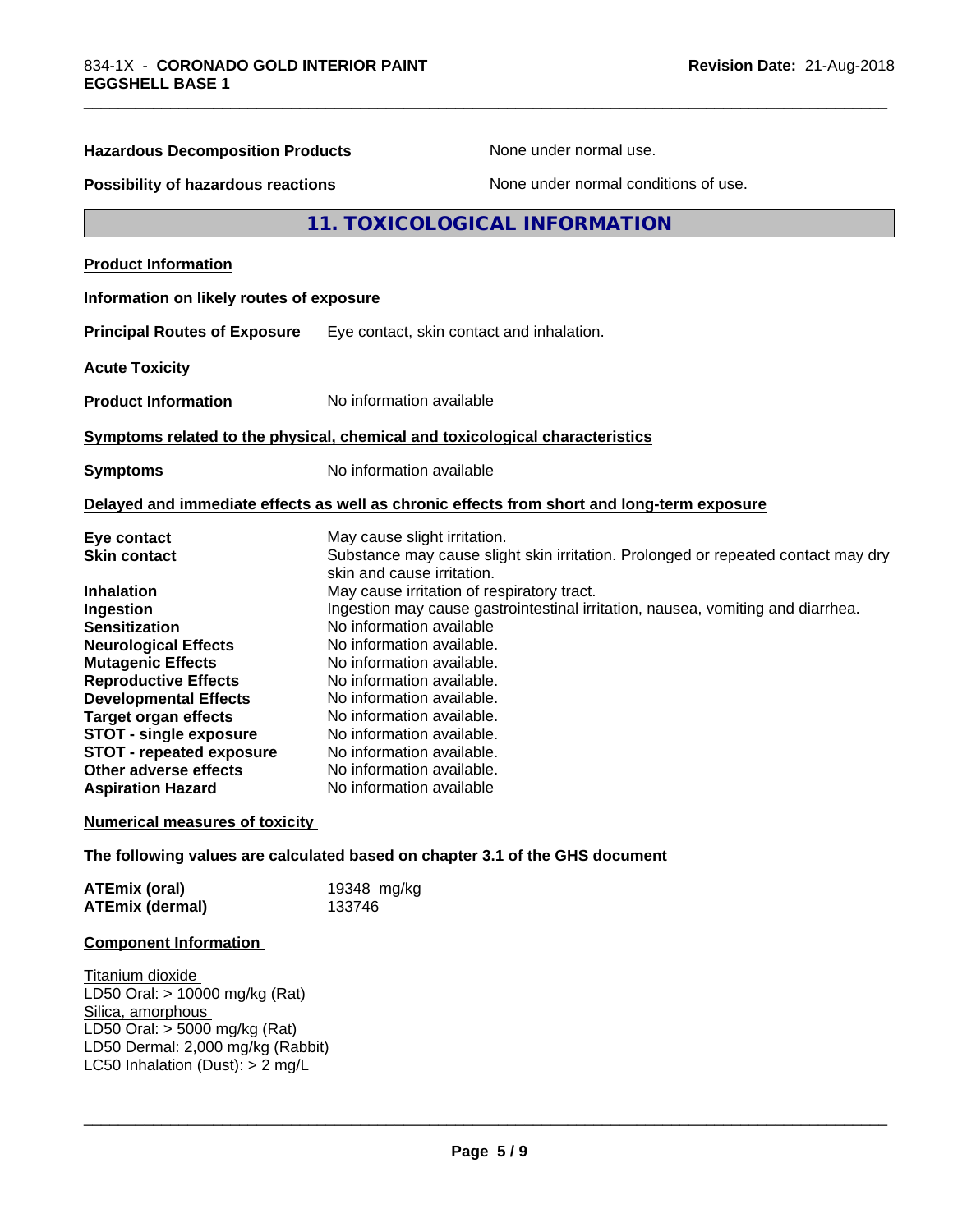### **Carcinogenicity**

*The information below indicateswhether each agency has listed any ingredient as a carcinogen:.*

| <b>Chemical name</b>                    | <b>IARC</b>               | <b>NTP</b> | <b>OSHA</b> |
|-----------------------------------------|---------------------------|------------|-------------|
|                                         | .<br>2B<br>Possible Human |            | Listed      |
| بالمواقعة المراد<br>dioxide<br>Titanium | Carcinogen                |            |             |

\_\_\_\_\_\_\_\_\_\_\_\_\_\_\_\_\_\_\_\_\_\_\_\_\_\_\_\_\_\_\_\_\_\_\_\_\_\_\_\_\_\_\_\_\_\_\_\_\_\_\_\_\_\_\_\_\_\_\_\_\_\_\_\_\_\_\_\_\_\_\_\_\_\_\_\_\_\_\_\_\_\_\_\_\_\_\_\_\_\_\_\_\_

• Although IARC has classified titanium dioxide as possibly carcinogenic to humans (2B), their summary concludes: "No significant exposure to titanium dioxide is thought to occur during the use of products in which titanium dioxide is bound to other materials, such as paint."

### **Legend**

IARC - International Agency for Research on Cancer NTP - National Toxicity Program OSHA - Occupational Safety & Health Administration

**12. ECOLOGICAL INFORMATION**

### **Ecotoxicity Effects**

The environmental impact of this product has not been fully investigated.

### **Product Information**

### **Acute Toxicity to Fish**

No information available

### **Acute Toxicity to Aquatic Invertebrates**

No information available

### **Acute Toxicity to Aquatic Plants**

No information available

### **Persistence / Degradability**

No information available.

### **Bioaccumulation**

No information available.

### **Mobility in Environmental Media**

No information available.

### **Ozone**

No information available

### **Component Information**

### **Acute Toxicity to Fish**

Titanium dioxide  $LC50:$  > 1000 mg/L (Fathead Minnow - 96 hr.)

### **Acute Toxicity to Aquatic Invertebrates**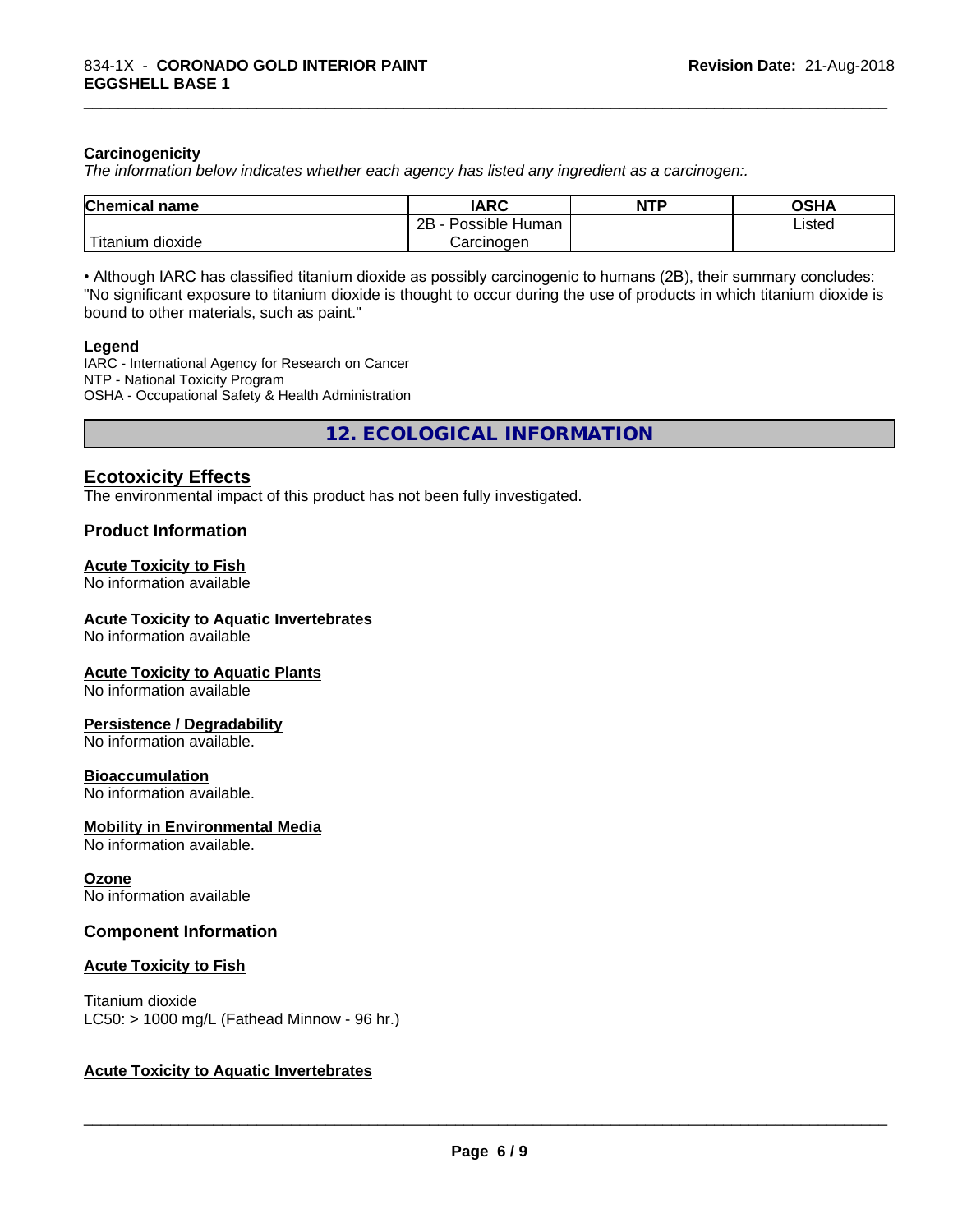### No information available

### **Acute Toxicity to Aquatic Plants**

No information available

|                              | 13. DISPOSAL CONSIDERATIONS                                                                                                                                                                                               |
|------------------------------|---------------------------------------------------------------------------------------------------------------------------------------------------------------------------------------------------------------------------|
| <b>Waste Disposal Method</b> | Dispose of in accordance with federal, state, and local regulations. Local<br>requirements may vary, consult your sanitation department or state-designated<br>environmental protection agency for more disposal options. |
|                              | 14. TRANSPORT INFORMATION                                                                                                                                                                                                 |
| <b>DOT</b>                   | Not regulated                                                                                                                                                                                                             |
| <b>ICAO/IATA</b>             | Not regulated                                                                                                                                                                                                             |
| IMDG / IMO                   | Not regulated                                                                                                                                                                                                             |
|                              | <b>15. REGULATORY INFORMATION</b>                                                                                                                                                                                         |

\_\_\_\_\_\_\_\_\_\_\_\_\_\_\_\_\_\_\_\_\_\_\_\_\_\_\_\_\_\_\_\_\_\_\_\_\_\_\_\_\_\_\_\_\_\_\_\_\_\_\_\_\_\_\_\_\_\_\_\_\_\_\_\_\_\_\_\_\_\_\_\_\_\_\_\_\_\_\_\_\_\_\_\_\_\_\_\_\_\_\_\_\_

### **International Inventories**

| <b>TSCA: United States</b> | Yes - All components are listed or exempt. |
|----------------------------|--------------------------------------------|
| <b>DSL: Canada</b>         | Yes - All components are listed or exempt. |

### **Federal Regulations**

| SARA 311/312 hazardous categorization |  |
|---------------------------------------|--|
|---------------------------------------|--|

| Acute health hazard               | Nο |
|-----------------------------------|----|
| Chronic Health Hazard             | Nο |
| Fire hazard                       | N٥ |
| Sudden release of pressure hazard | Nο |
| Reactive Hazard                   | N٥ |

### **SARA 313**

Section 313 of Title III of the Superfund Amendments and Reauthorization Act of 1986 (SARA). This product contains a chemical or chemicals which are subject to the reporting requirements of the Act and Title 40 of the Code of Federal Regulations, Part 372:

*None*

**Clean Air Act,Section 112 Hazardous Air Pollutants (HAPs) (see 40 CFR 61)** This product contains the following HAPs:

*None*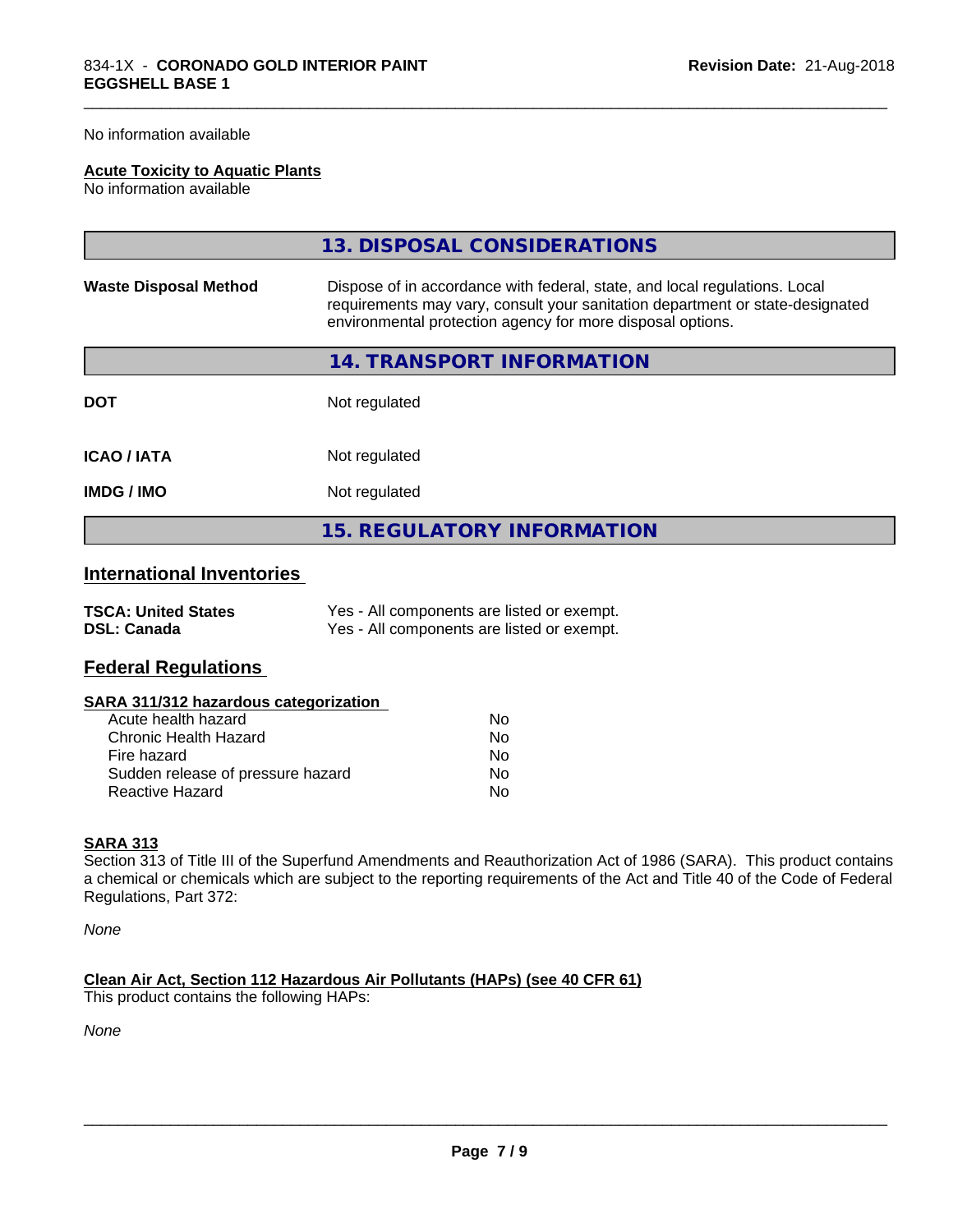### **US State Regulations**

### **California Proposition 65**

**AVIMARNING:** Cancer and Reproductive Harm– www.P65warnings.ca.gov

### **State Right-to-Know**

| Chemical name             | achusetts<br>Ma | . Jersev<br><b>New</b> | Pennsvlvania |
|---------------------------|-----------------|------------------------|--------------|
| --<br>litanium<br>dioxide |                 |                        |              |
| -<br>amorphous<br>Silica. |                 |                        |              |

\_\_\_\_\_\_\_\_\_\_\_\_\_\_\_\_\_\_\_\_\_\_\_\_\_\_\_\_\_\_\_\_\_\_\_\_\_\_\_\_\_\_\_\_\_\_\_\_\_\_\_\_\_\_\_\_\_\_\_\_\_\_\_\_\_\_\_\_\_\_\_\_\_\_\_\_\_\_\_\_\_\_\_\_\_\_\_\_\_\_\_\_\_

### **Legend**

X - Listed

| 16. OTHER INFORMATION |           |                        |                             |  |  |
|-----------------------|-----------|------------------------|-----------------------------|--|--|
| $HMIS -$              | Health: 1 | <b>Flammability: 0</b> | <b>Reactivity: 0 PPE: -</b> |  |  |
| <b>HMIS Legend</b>    |           |                        |                             |  |  |

### 0 - Minimal Hazard

- 1 Slight Hazard
- 2 Moderate Hazard
- 3 Serious Hazard
- 4 Severe Hazard
- \* Chronic Hazard

X - Consult your supervisor or S.O.P. for "Special" handling instructions.

*Note: The PPE rating has intentionally been left blank. Choose appropriate PPE that will protect employees from the hazards the material will present under the actual normal conditions of use.*

*Caution: HMISÒ ratings are based on a 0-4 rating scale, with 0 representing minimal hazards or risks, and 4 representing significant hazards or risks. Although HMISÒ ratings are not required on MSDSs under 29 CFR 1910.1200, the preparer, has chosen to provide them. HMISÒ ratings are to be used only in conjunction with a fully implemented HMISÒ program by workers who have received appropriate HMISÒ training. HMISÒ is a registered trade and service mark of the NPCA. HMISÒ materials may be purchased exclusively from J. J. Keller (800) 327-6868.*

 **WARNING!** If you scrape, sand, or remove old paint, you may release lead dust. LEAD IS TOXIC. EXPOSURE TO LEAD DUST CAN CAUSE SERIOUS ILLNESS, SUCH AS BRAIN DAMAGE, ESPECIALLY IN CHILDREN. PREGNANT WOMEN SHOULD ALSO AVOID EXPOSURE.Wear a NIOSH approved respirator to control lead exposure. Clean up carefully with a HEPA vacuum and a wet mop. Before you start, find out how to protect yourself and your family by contacting the National Lead Information Hotline at 1-800-424-LEAD or log on to www.epa.gov/lead.

| <b>Prepared By</b>      | <b>Product Stewardship Department</b><br>Benjamin Moore & Co.<br>101 Paragon Drive<br>Montvale, NJ 07645<br>800-225-5554 |
|-------------------------|--------------------------------------------------------------------------------------------------------------------------|
| <b>Revision Date:</b>   | 21-Aug-2018                                                                                                              |
| <b>Revision Summary</b> | Not available                                                                                                            |